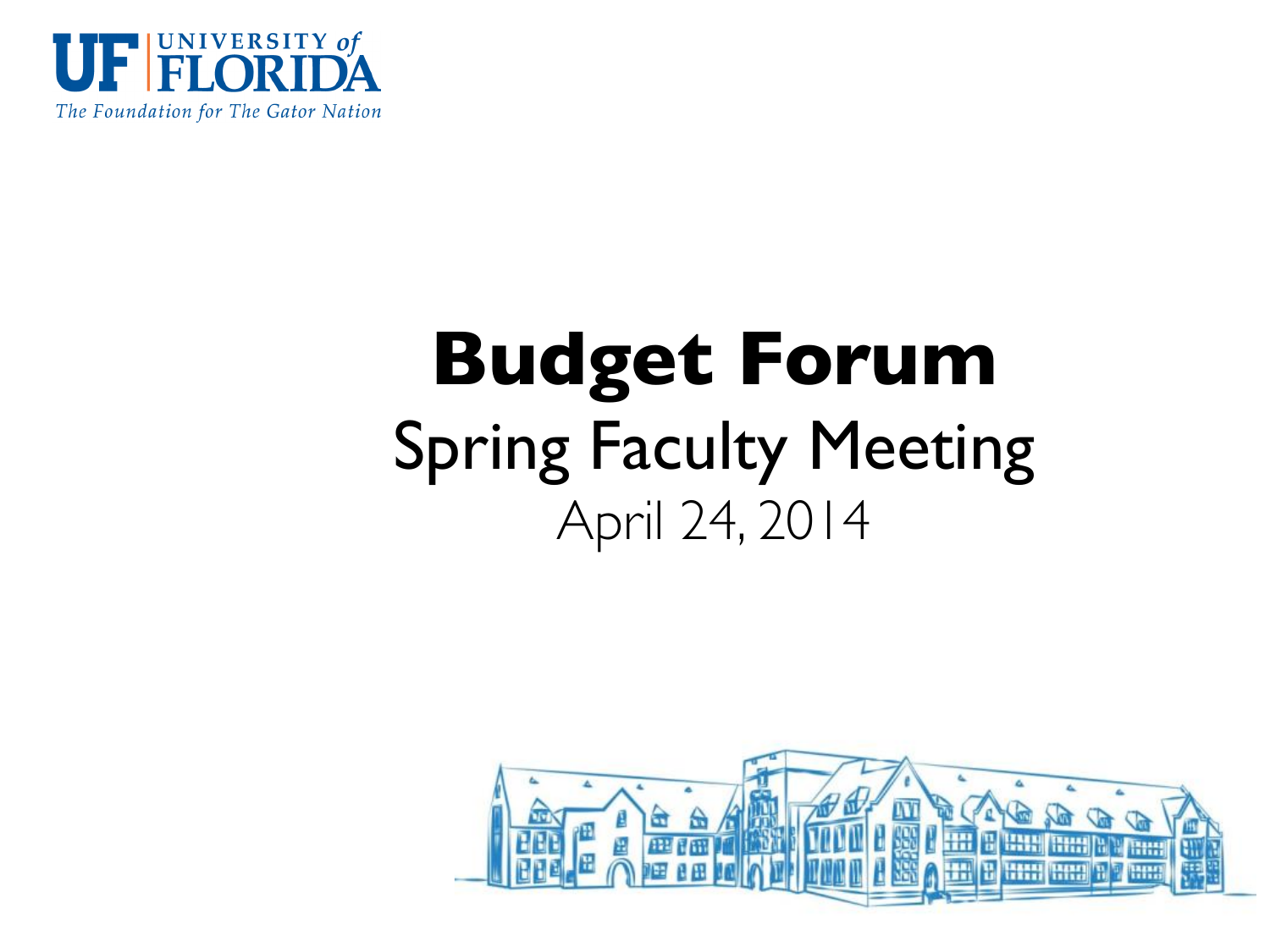## **Big Picture**

- Political & fiscal climate in FL
- Metrics & performance funding
- UF central admin personnel changes
- FY15 forecasts & RCM coefficients
- Numerous uncertainties

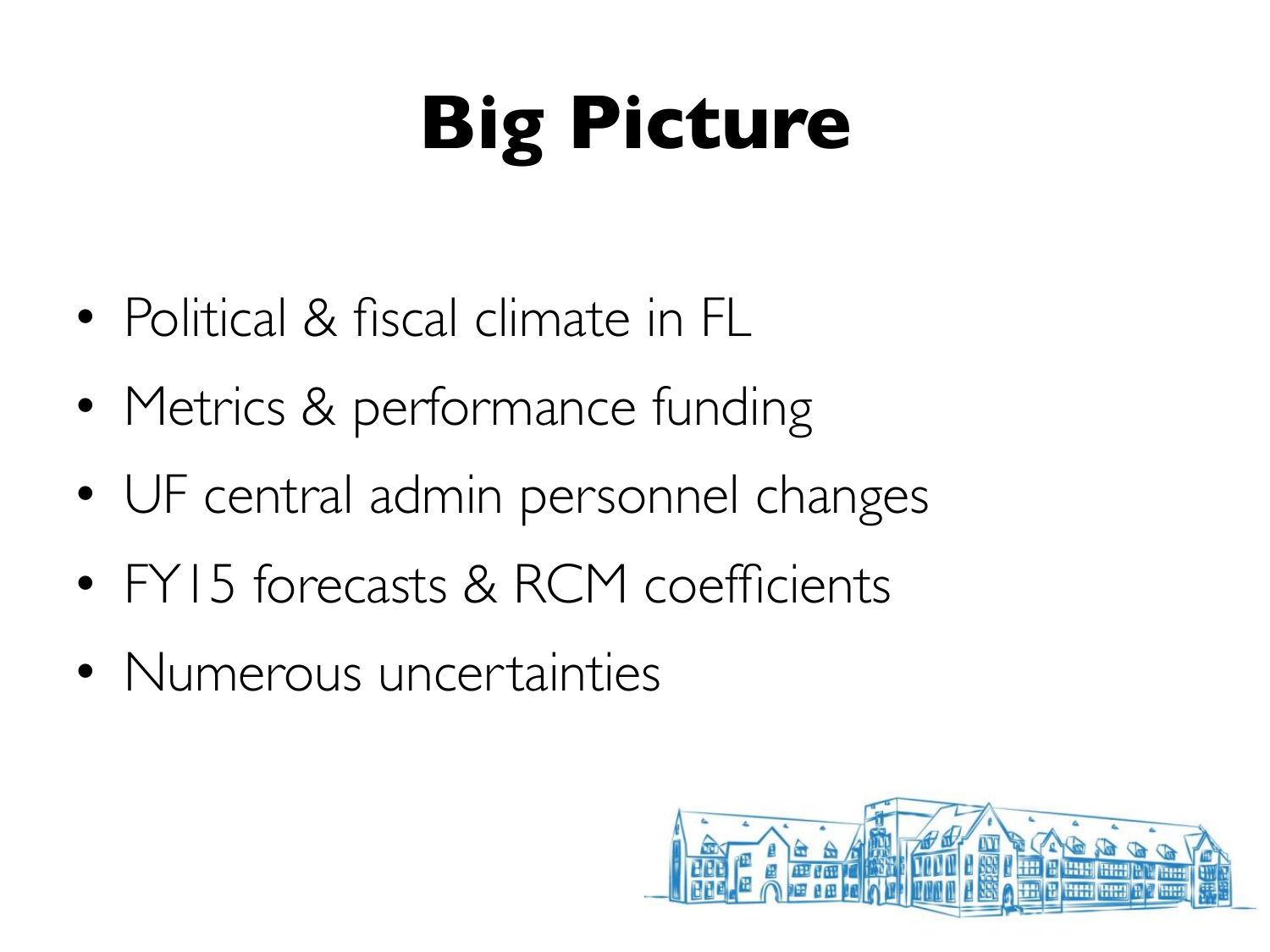#### **COE Picture**

- Rankings High & moving higher
- COE garnering much positive recognition – Preeminence hiring (Provost) & start up (VP-R) – Grand Challenge course approval (President) – UF Foundation investments (UFF VP)
- Budget healthy, ~\$16.9M FY14 appropriation
- Reduced enrollment  $=$  ~\$800K reduction
- \$600K anticipated carry forward to FY15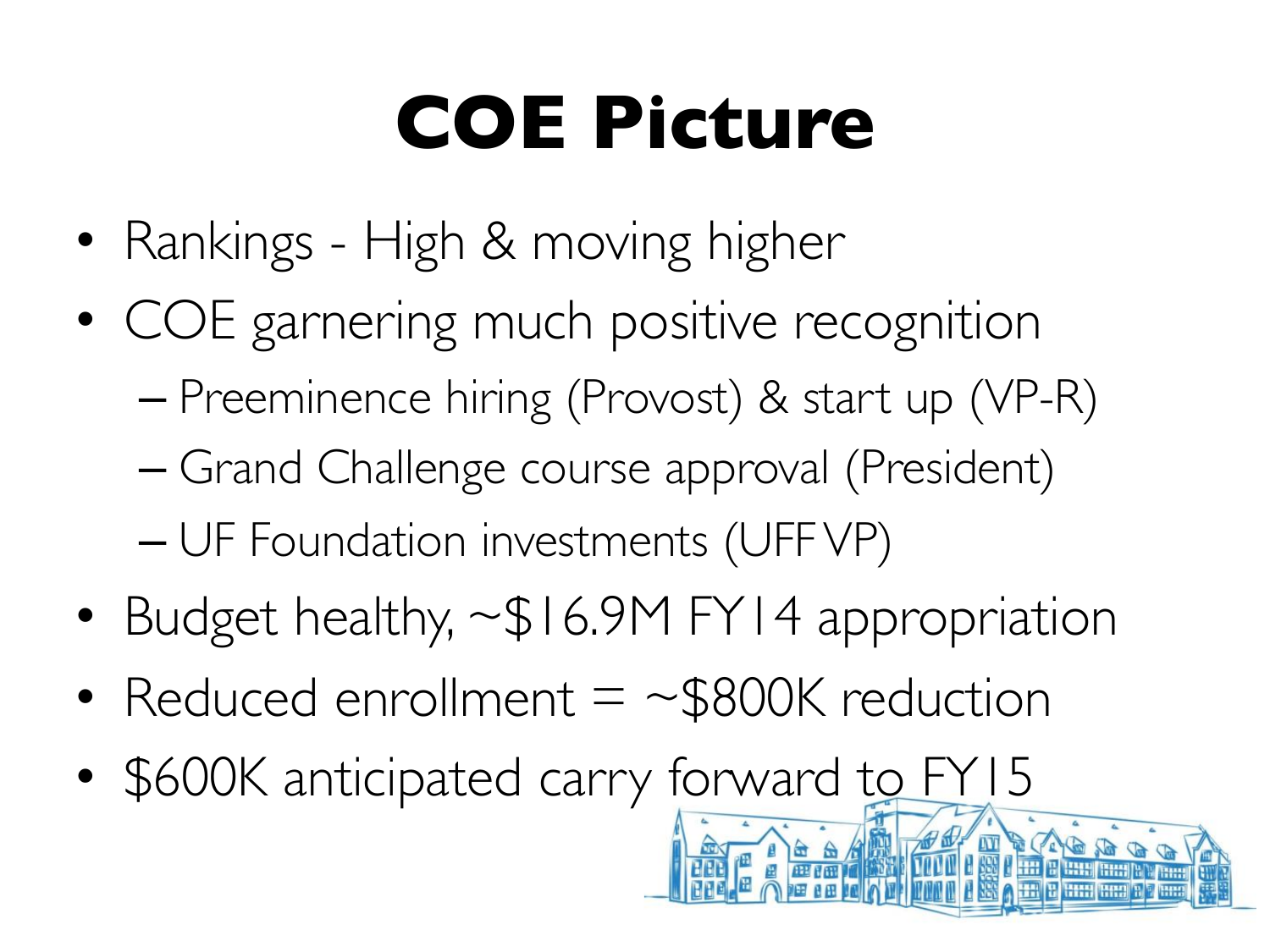#### **More COE Info**

- College  $=$  ~\$16M for FY 15
- Lastinger Center = \$9.8M (projected)
- Other targeted appropriations = \$600K

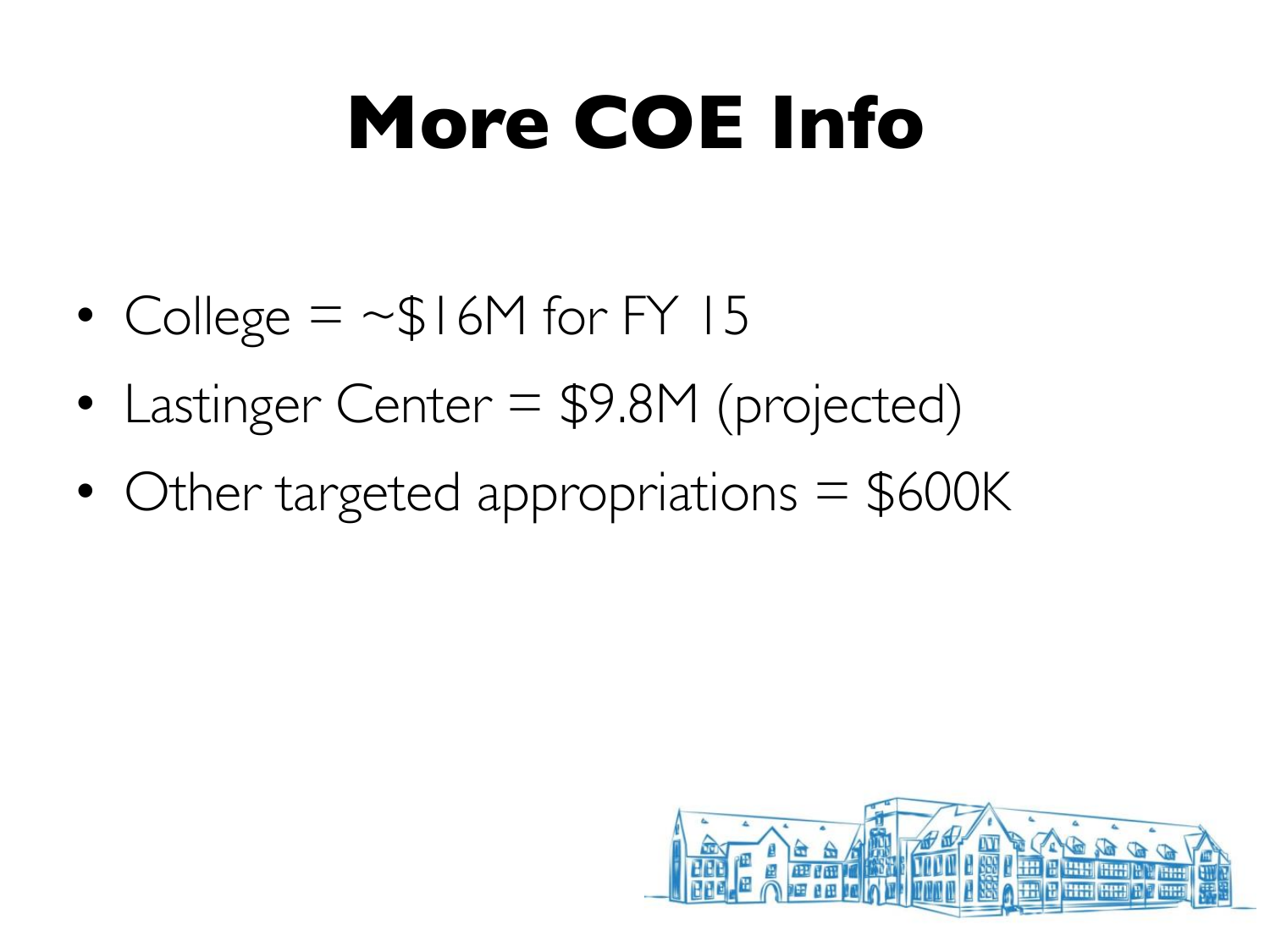*Does COE subsidize other UF colleges?*

• Yes. And so do other colleges including Business and HHP. Funds subsidize colleges with higher costs of instruction.

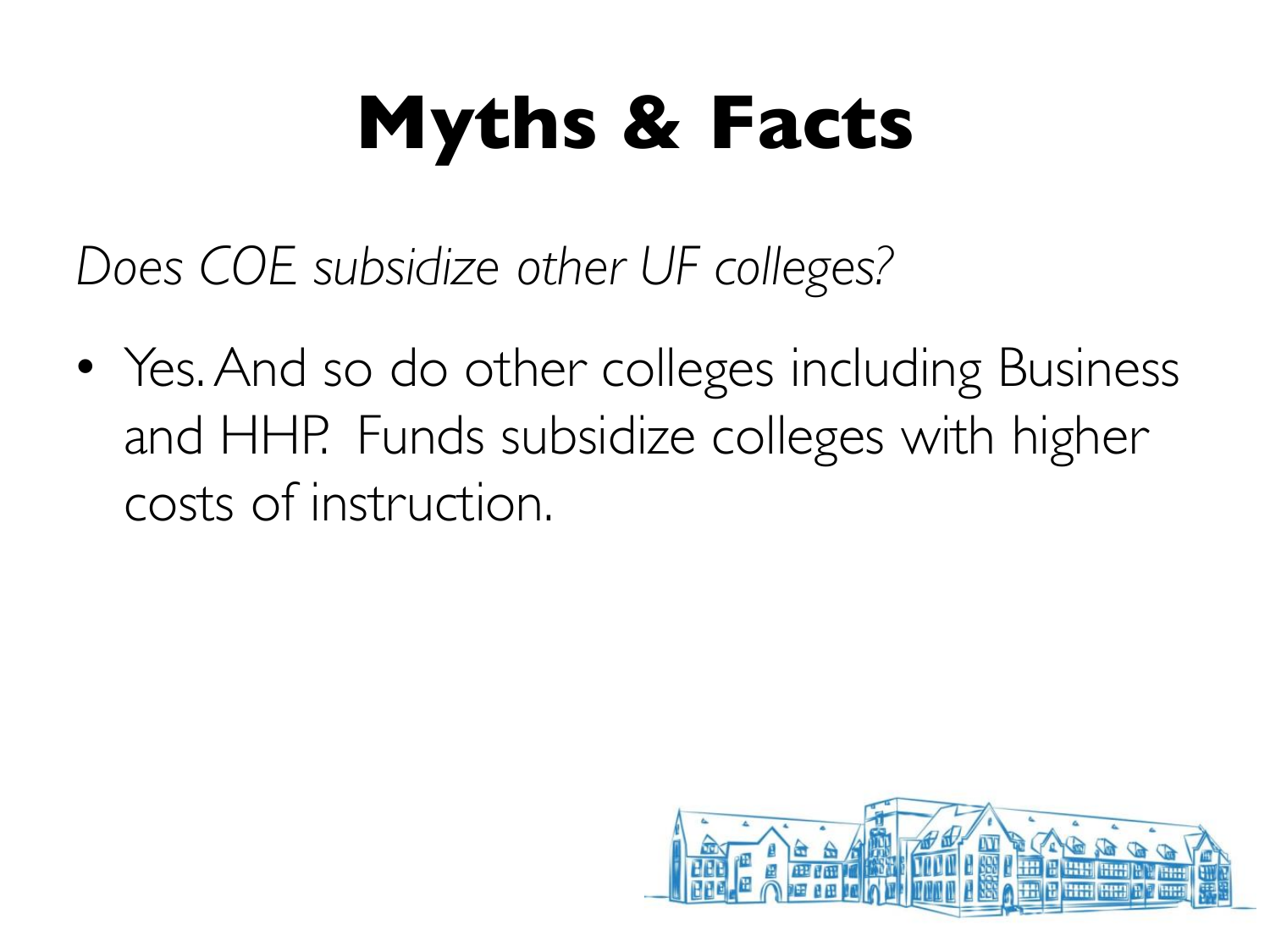*Resources going to Lastinger Center could be spent elsewhere in college*

- Myth (mostly). COE provides \$200K
- LC covers its expenses from separate, targeted appropriations
- Funding also from grants, contracts, & endowment income
- College invests in all grant-active centers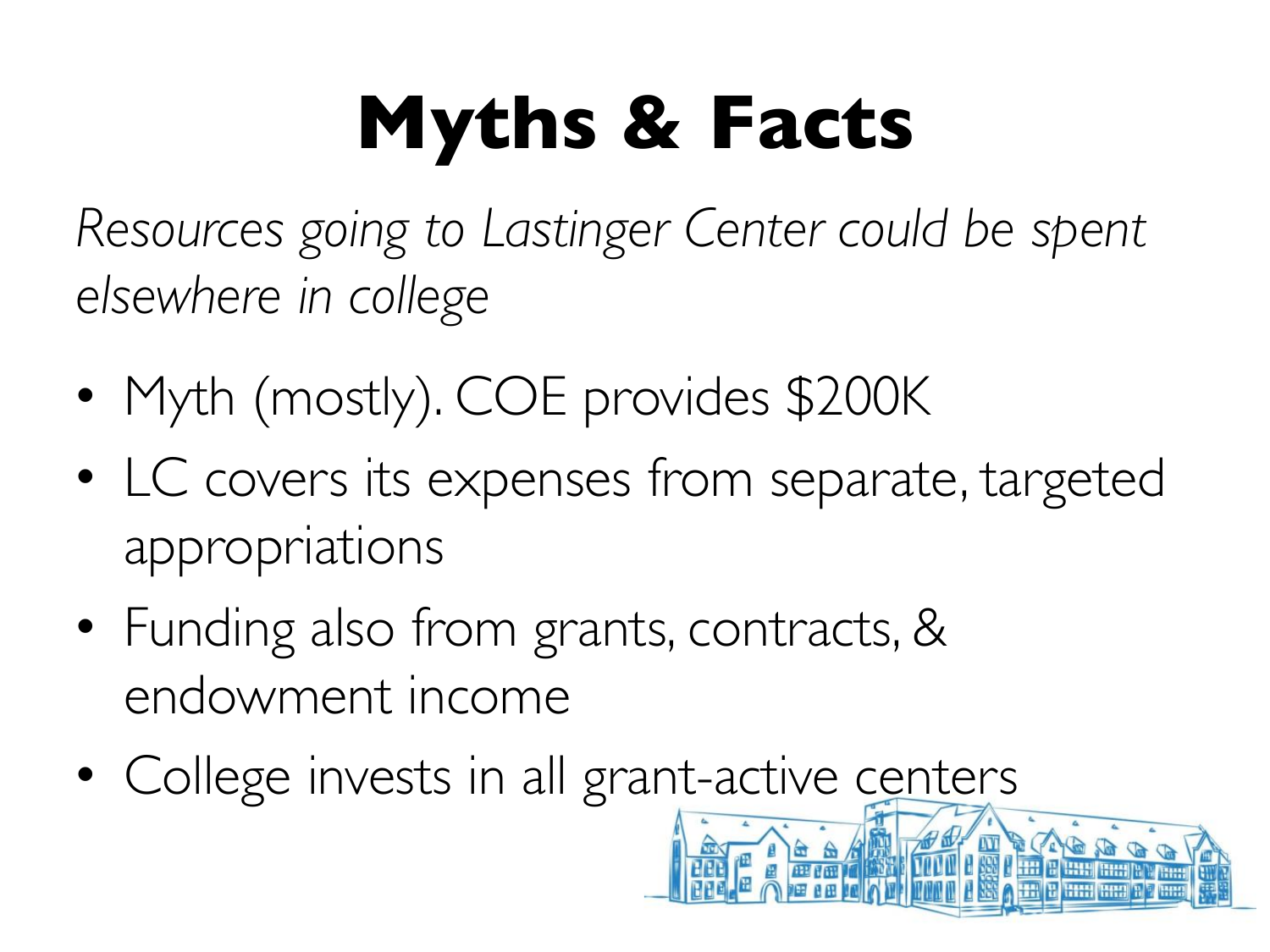*Educational Technology & Creative Services (ETC) has too many staff and they don't do work faculty want.*

• ETC employs  $\sim$  18 people, most of whom work on funded and entrepreneurial projects (e.g., dual enrollment, UFO).

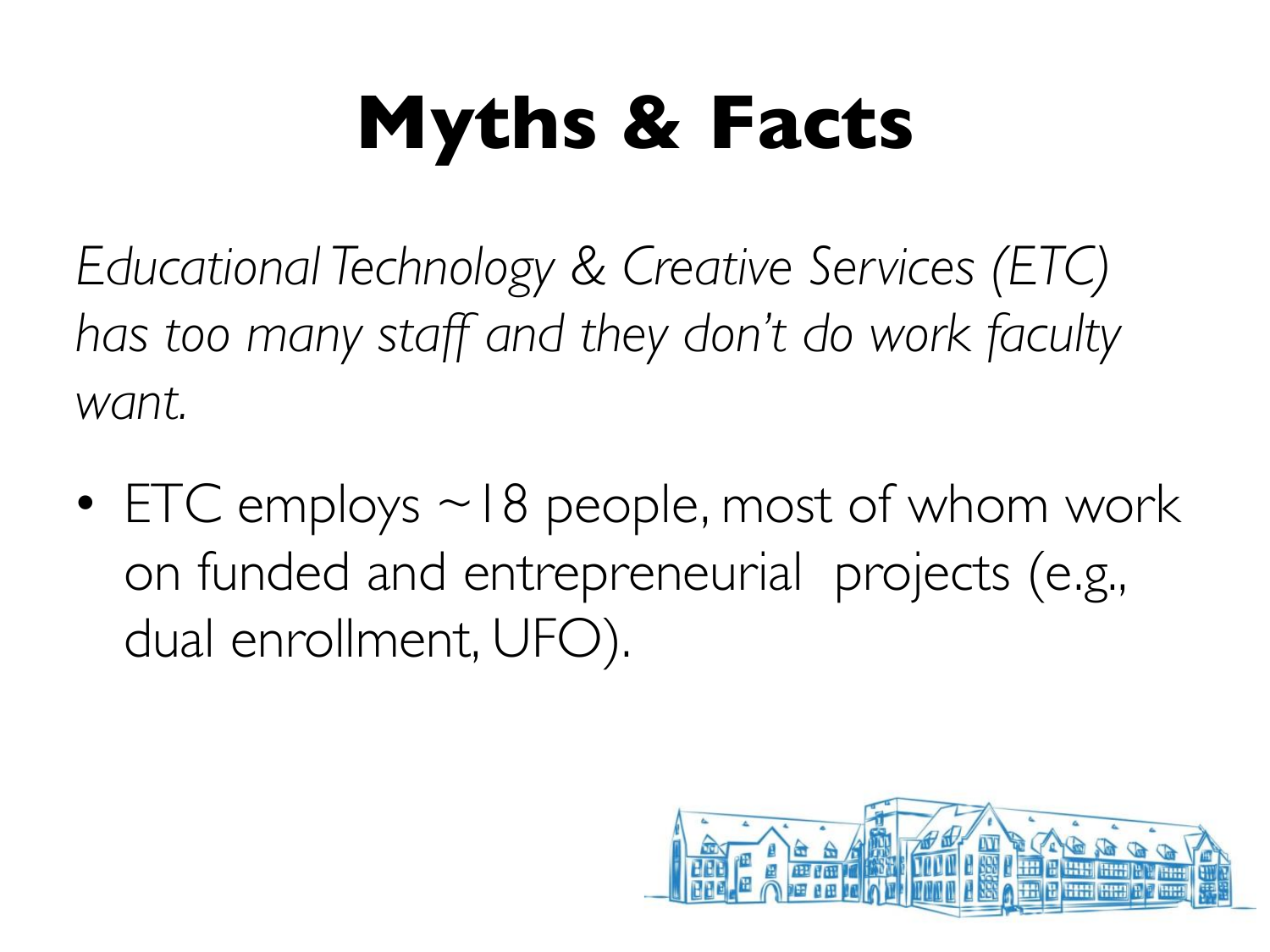- *My program does not receive support proportional to our effort*
- Fact (mostly). Many factors influence priorities (nation, state, university, college)
- Grant-active & STEM highly valued
- Preeminence hires \$15M from state with expectation of significant grant funding & national awards

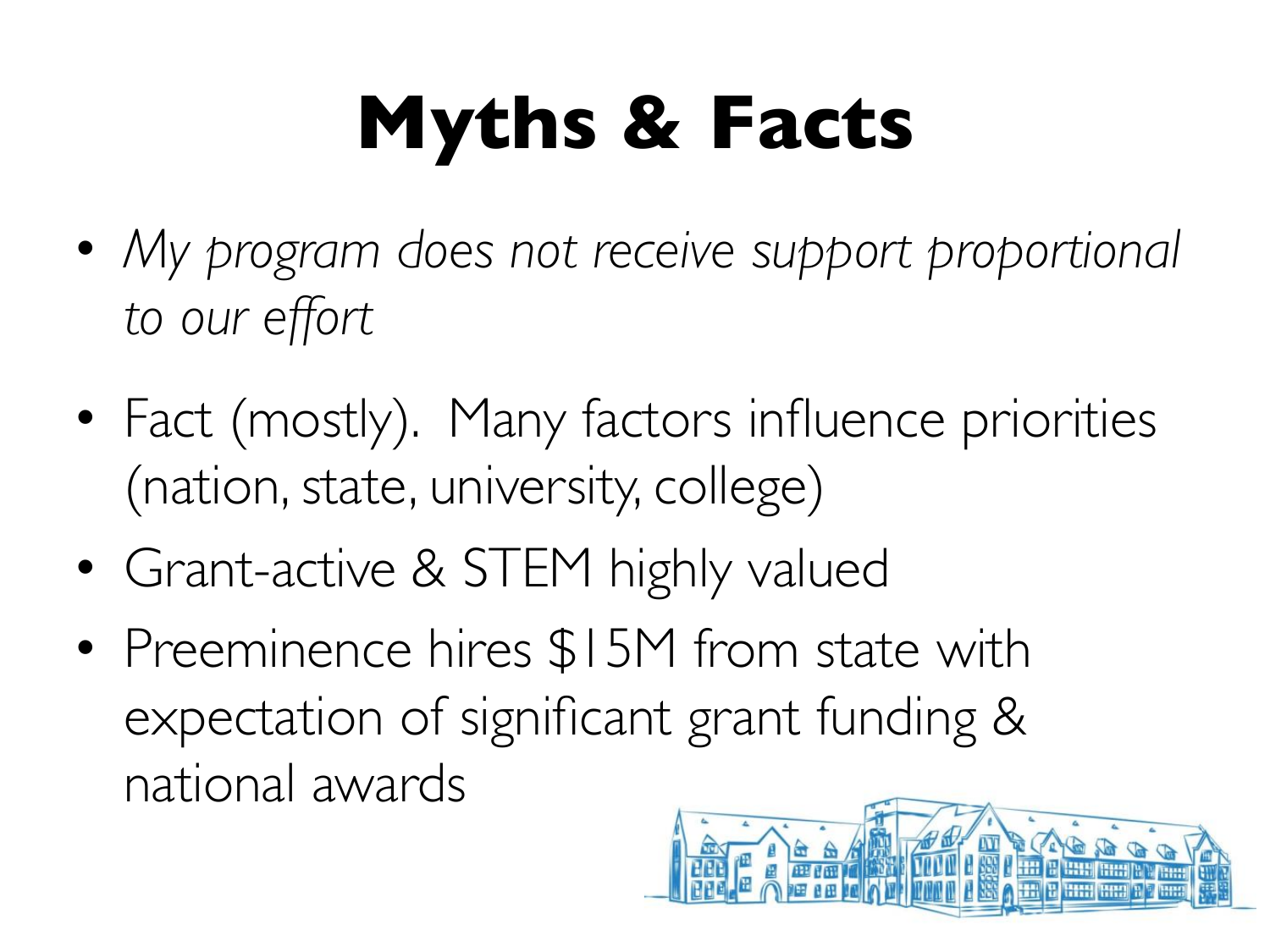#### **Myths and Facts**

*Why can't we search to fill our vacant line?*

- Concept of faculty lines no longer exists
- College allocated funds each July, manage budget for fiscal year as budget responsibility center (including summer)
- When faculty arrive/depart, salaries remain of overall COE budget

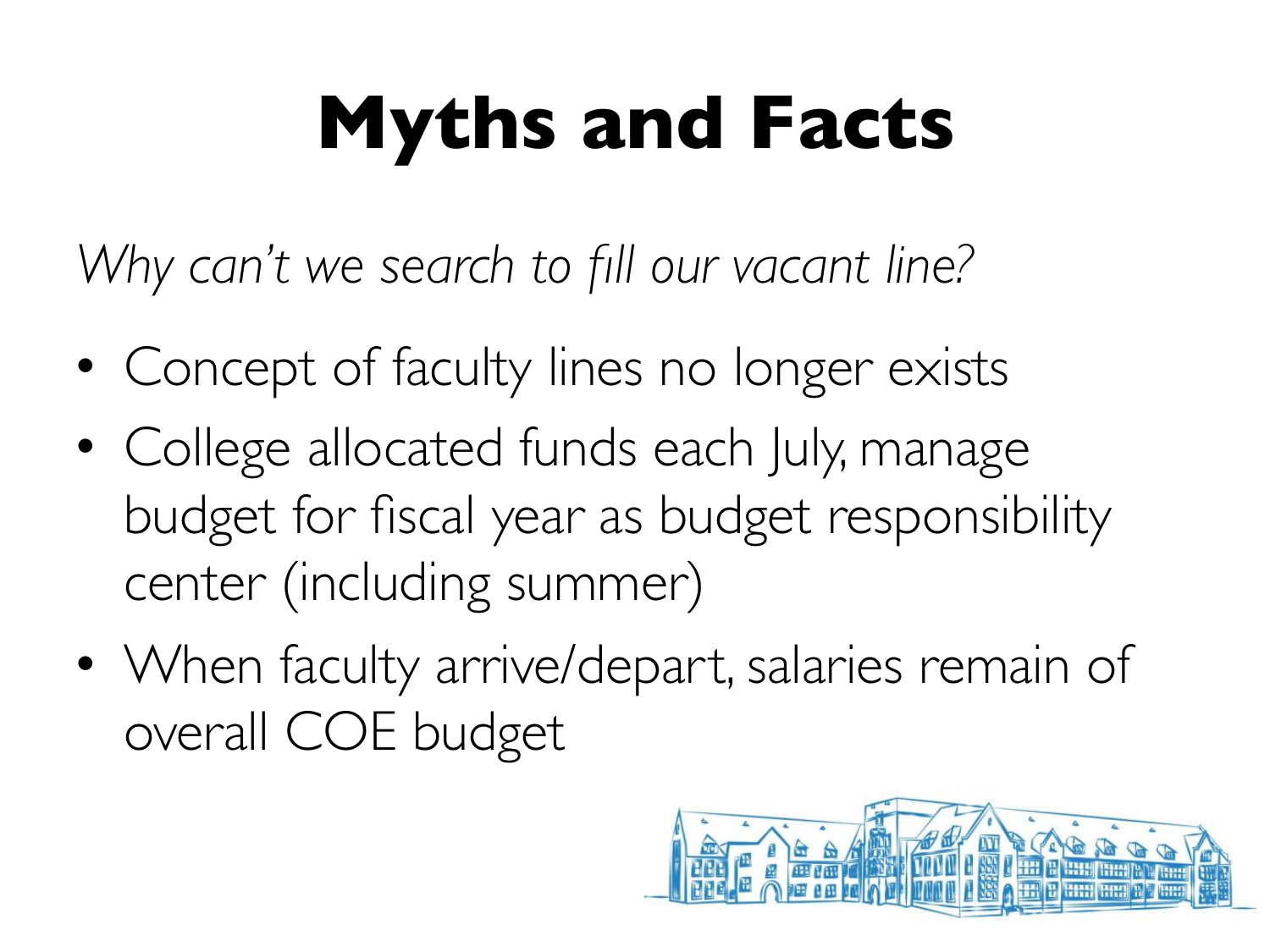# **Coming & Going**

#### Incoming

College anticipates hiring 13 full-time faculty

- $7TT$
- 6 Clinical/Visiting
- 2 searches renewed

Departures - Best wishes!

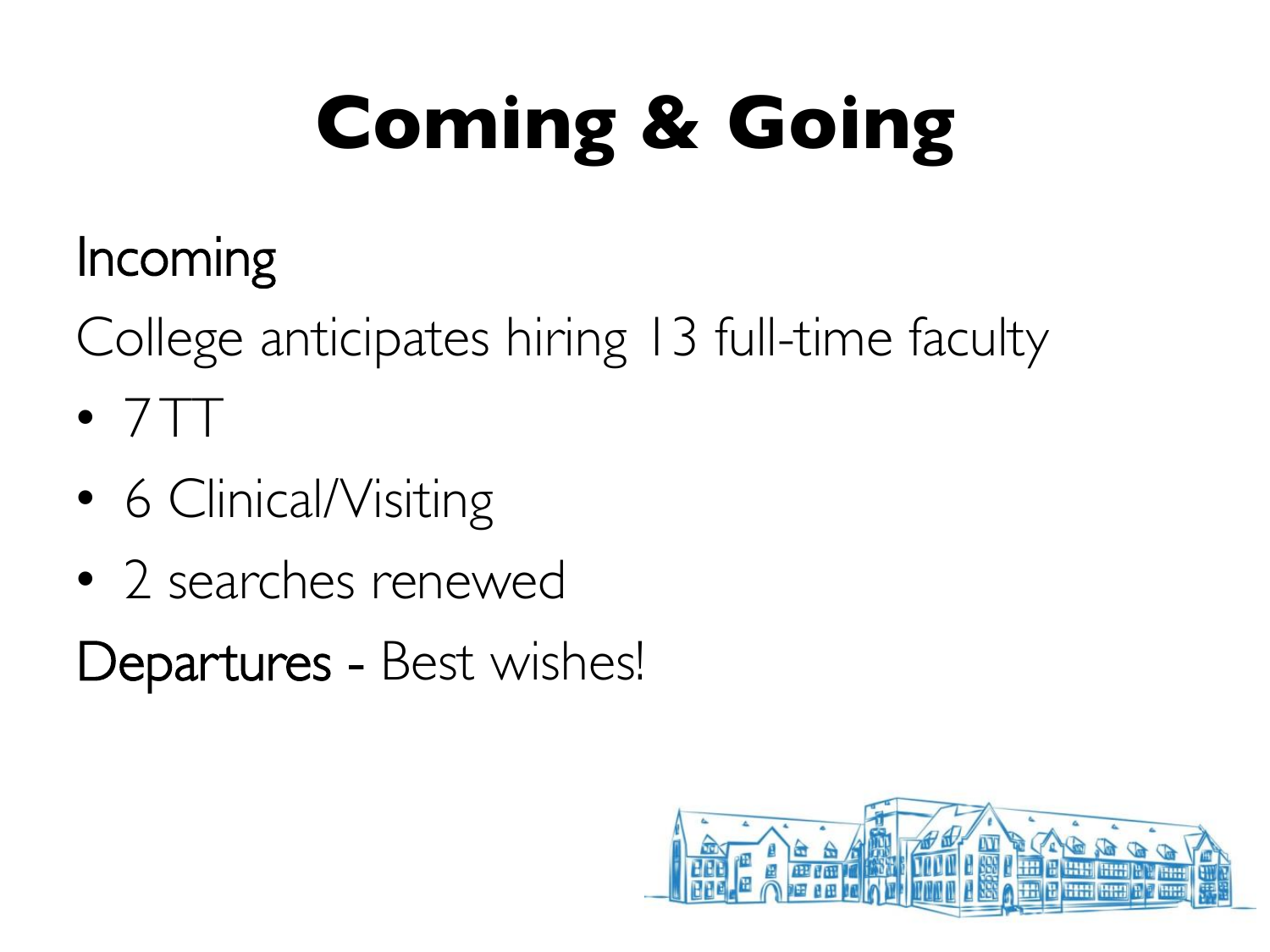# **COE Rising**

- Norman Hall back near top for renovation
- Grand Challenges proposal and improvements for Gen Ed revenue
- President, Provost, VP for Research, singling out COE for investments
- VP of UF Foundation targeting college as development priority

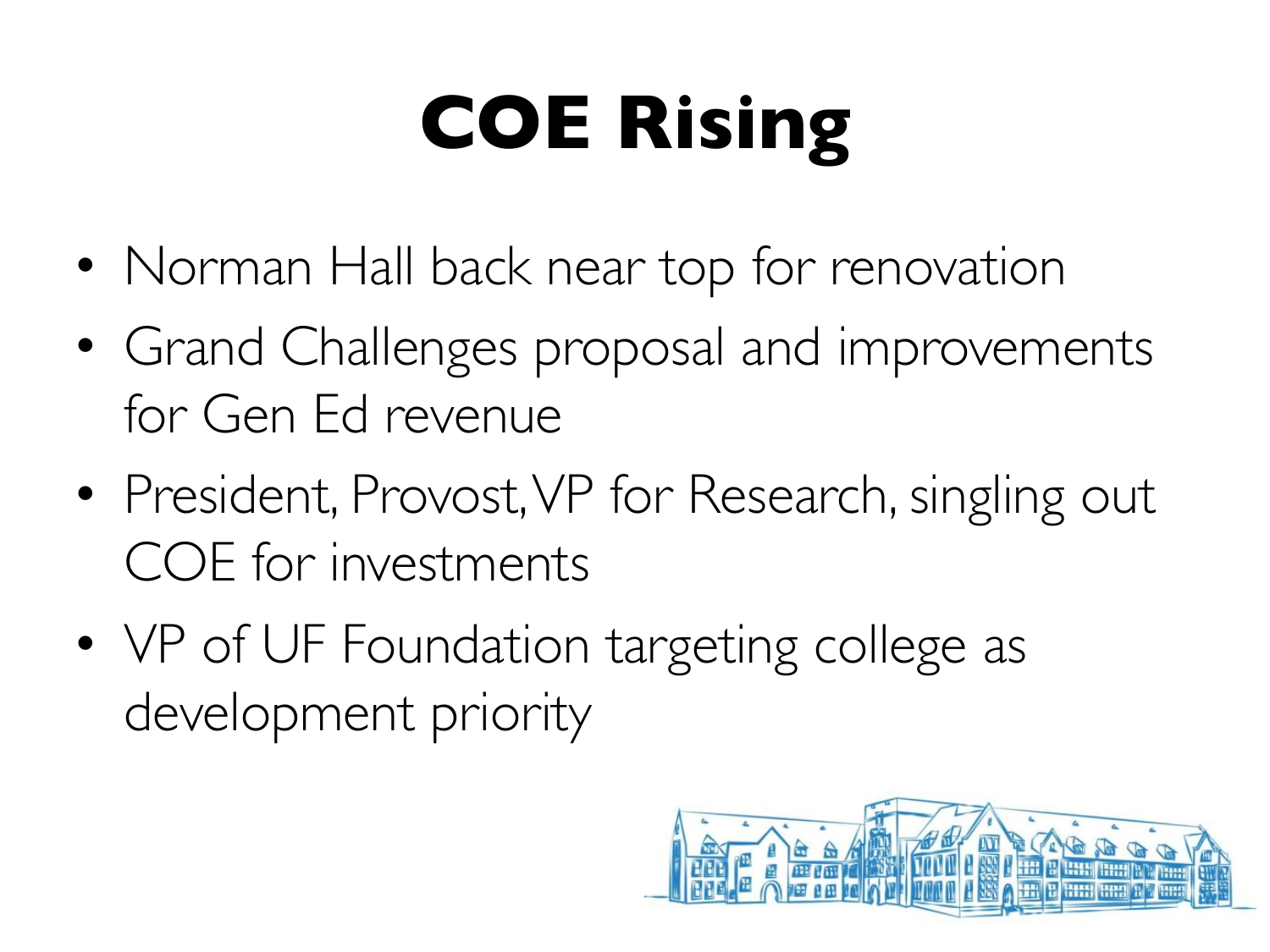# **COE Rising**

- Highest research expenditures in college history
- Coordinated Services Center for post award grant management
- We are hiring carefully and sensibly
- Two searches not filled this year so far
- High performing faculty critical to college

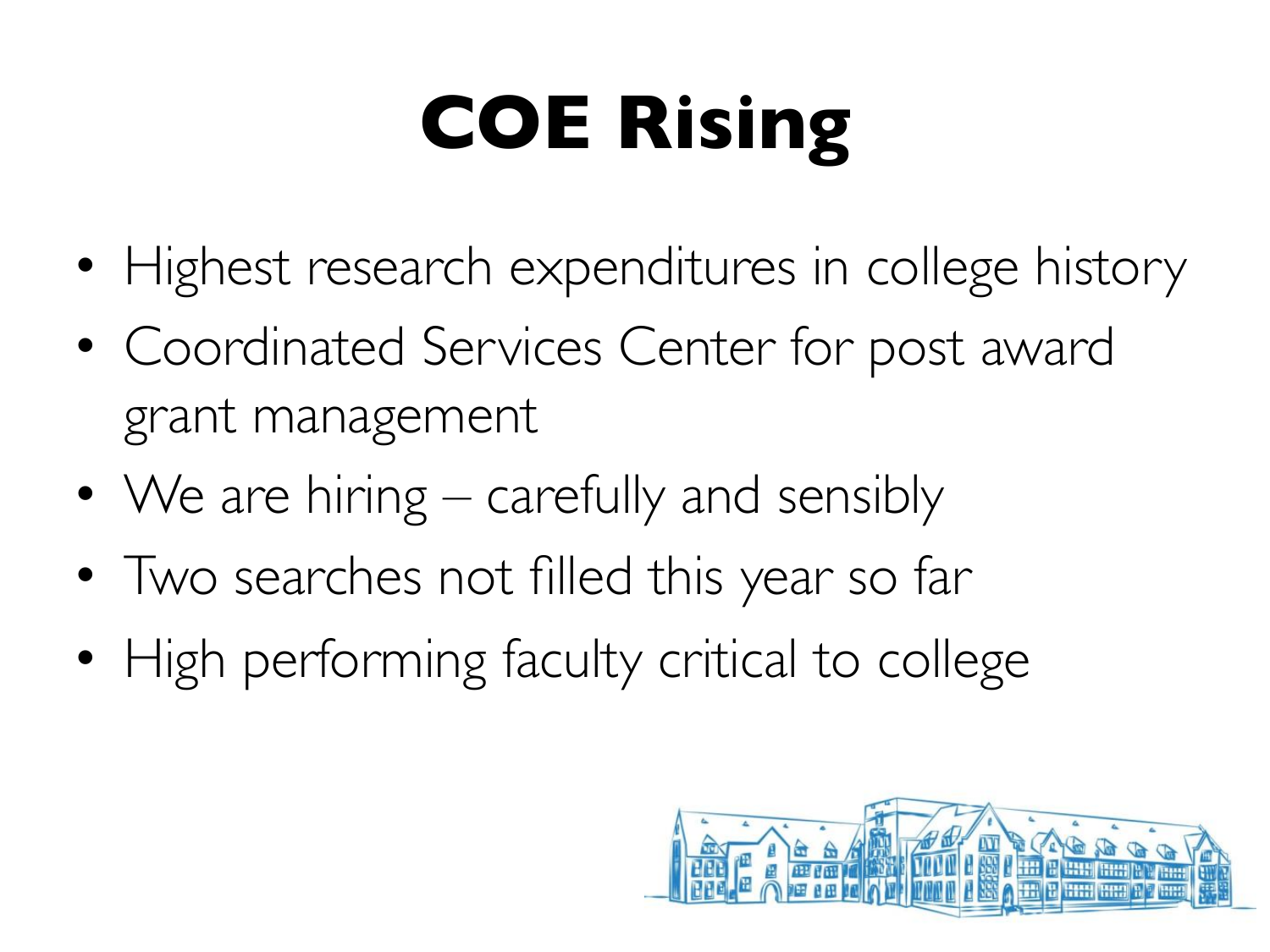# **Moving Forward**

- Recruit outstanding faculty
- Improve management of student inquiries, recruitment, admissions, retention, time to degree
- Experienced faculty must be involved in undergraduate instruction
- Everyone contributing
- Focus on faculty reward & retention
- Continue creative/innovative thinking & action